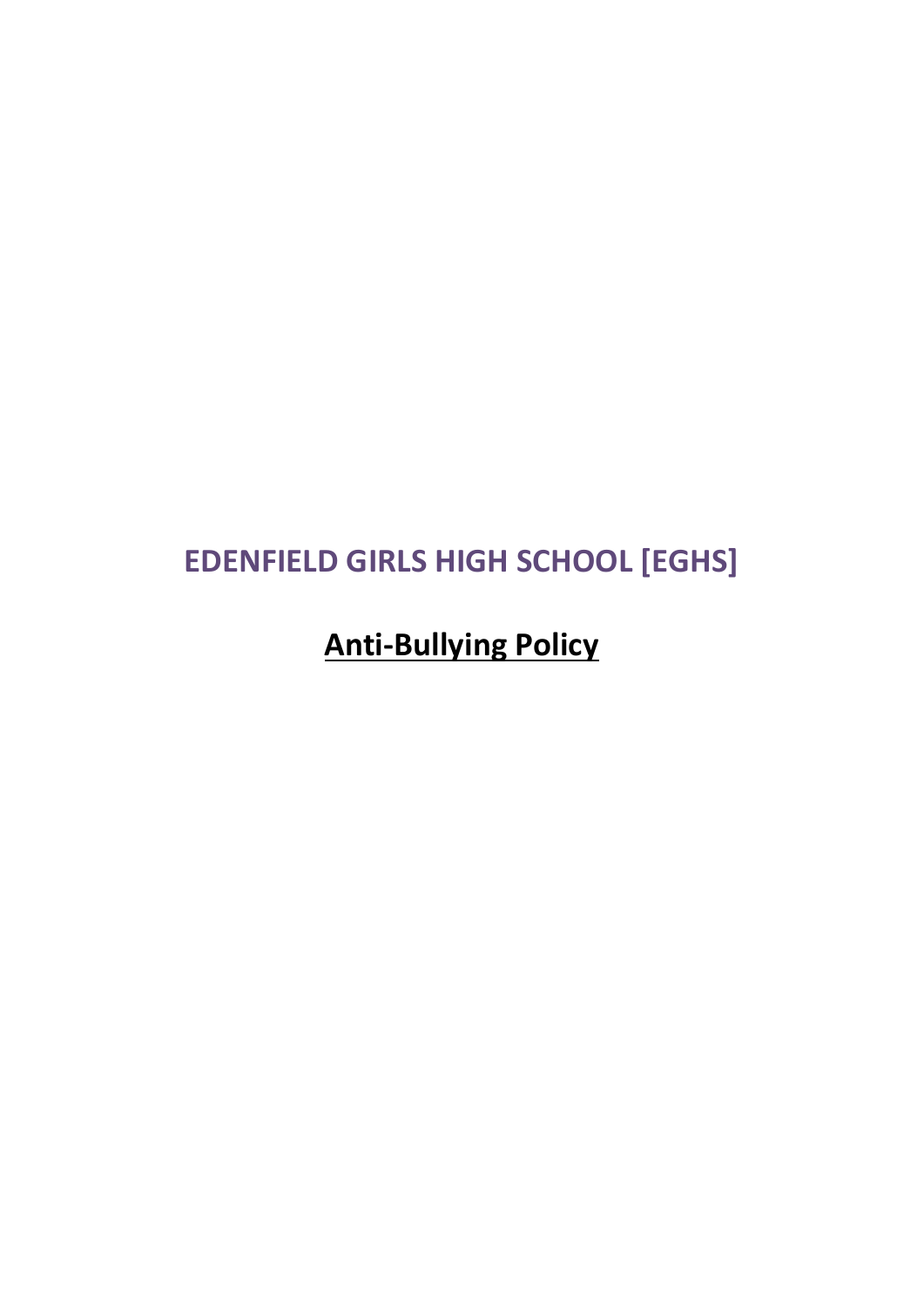## **Positioning Statement**

"Bullying is unacceptable behaviour. It happens in all schools and many young people are involved at some time. EGHS is committed to creating a safe environment where everyone can learn, play and work; a place where they can talk about their concerns, confident that they will be listened to and will be offered help.

We will make it clear to young people, staff, parents governors and Trustees that when bullying happens we will work as a community in accordance with the school's policy to help both the people who are harmed and the perpetrators.

We will do our utmost to ensure the safety of the person(s) affected and support improved behaviour from the bully.

## **Definition**

- Bullying is the wilful persistent communicating of a conscious desire to dominate, hurt, threaten or frighten someone else.
- There are many definitions of bullying, but most have three things in common:
	- o It is deliberately hurtful behaviour
	- $\circ$  It is repeated often over a period of time
	- o It is difficult for those being bullied to defend themselves.

Bullying can take many forms, but four main types are:

- Physical hitting, kicking, taking belongings
- Verbal name-calling, insulting, racist/sexist, homophobic remarks
- Electronic/Cyber Bullying email, text, video, website, photographic intentionally or otherwise, often involving social media platforms.
- Indirect spreading malicious information about someone, excluding someone from social groups.

The school needs to be particularly sensitive to any form of racial or homophobic abuse or harassment, in keeping with the DfE, which requires monitoring of racially linked bullying issues.

## **What is cyber bullying?**

Cyber bullying is any form of bullying which takes place online or through smartphones, tablets and electronic devices. Social networking sites, messaging apps, gaming sites and chat rooms such as Facebook, XBox Live, Instagram, YouTube, and Snapchat can all be used for cyber bullying.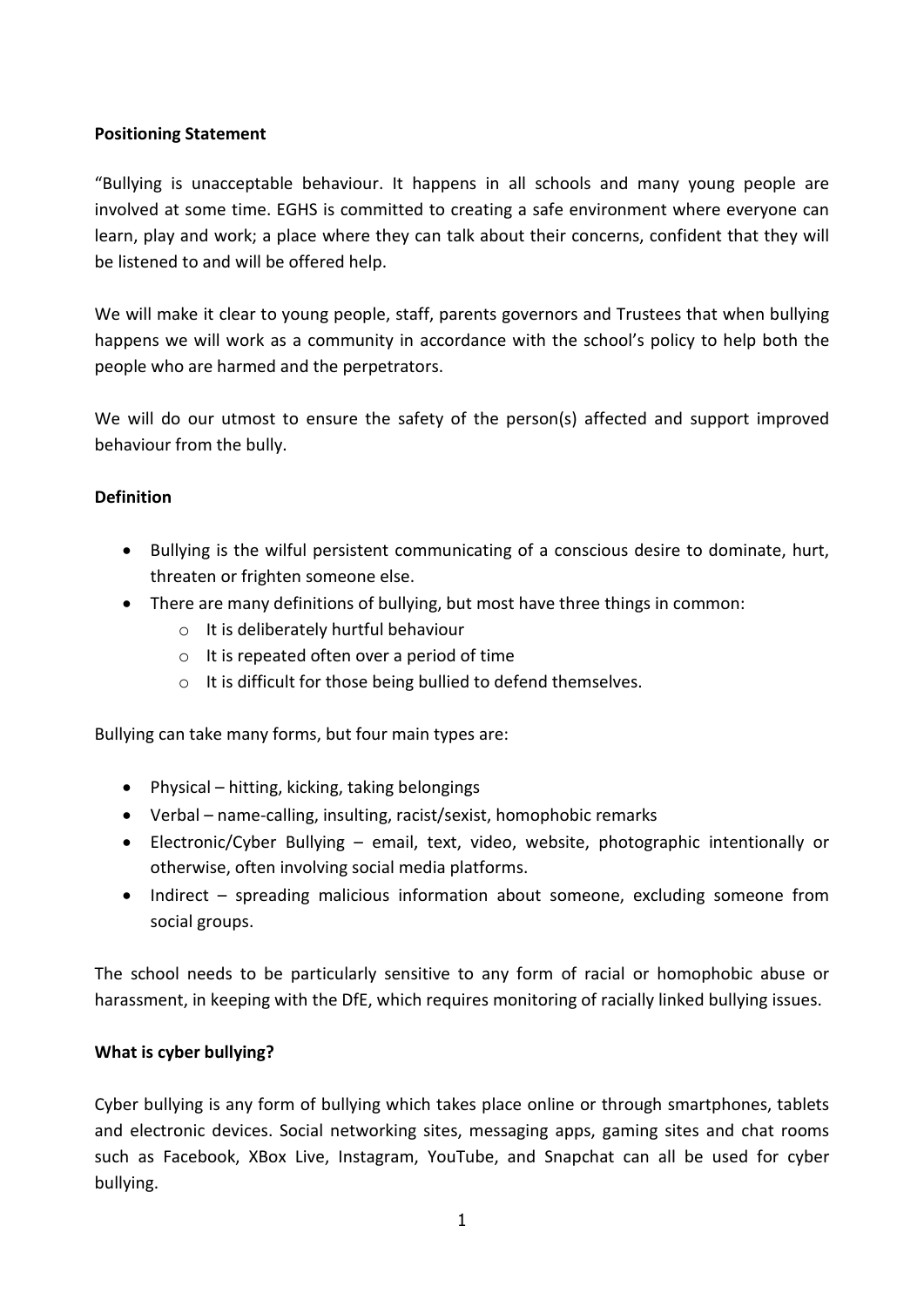Parents should be aware that the minimum age for account holders on most social media sites including Facebook and Snapchat is thirteen.

Cyber bullying can happen at all hours a day, especially away from school, at home, at evenings, weekends and holidays.

## **Types of cyber bullying**

There are many ways of bullying someone online and for some it can take shape in more ways than one. Some of the types of cyber bullying are:

• Harassment

This is the act of sending offensive, rude, and insulting messages and being abusive.

• Denigration

This is when someone may send information about another person that is fake, damaging and untrue. Sharing photos of someone for the purpose to ridicule, spreading fake rumours and gossip.

• Flaming

This is when someone is purposely using really extreme and offensive language and getting into online arguments and fights.

• Impersonation

This is when someone will hack into someone's email or social networking account and use the person's online identity to send or post vicious or embarrassing material to/about others.

• Outing and Trickery

This is when someone may share personal information about another or trick someone into revealing secrets and forward it to others. They may also do this with private images and videos too.

• Exclusion

This is when others intentionally leave someone out of a group such as group messages, online apps, gaming sites and other online engagement. This is also a form of social bullying and is very common.

Anyone who makes threats on the internet could be committing a criminal offence. It is against the law in the UK to use the phone system, which includes the internet, to cause alarm or distress. It could also be against the 1997 Harassment Act. If threats are made against a student then it is essential the student confides in their parents or a member of staff, so that they can make a complaint to the police.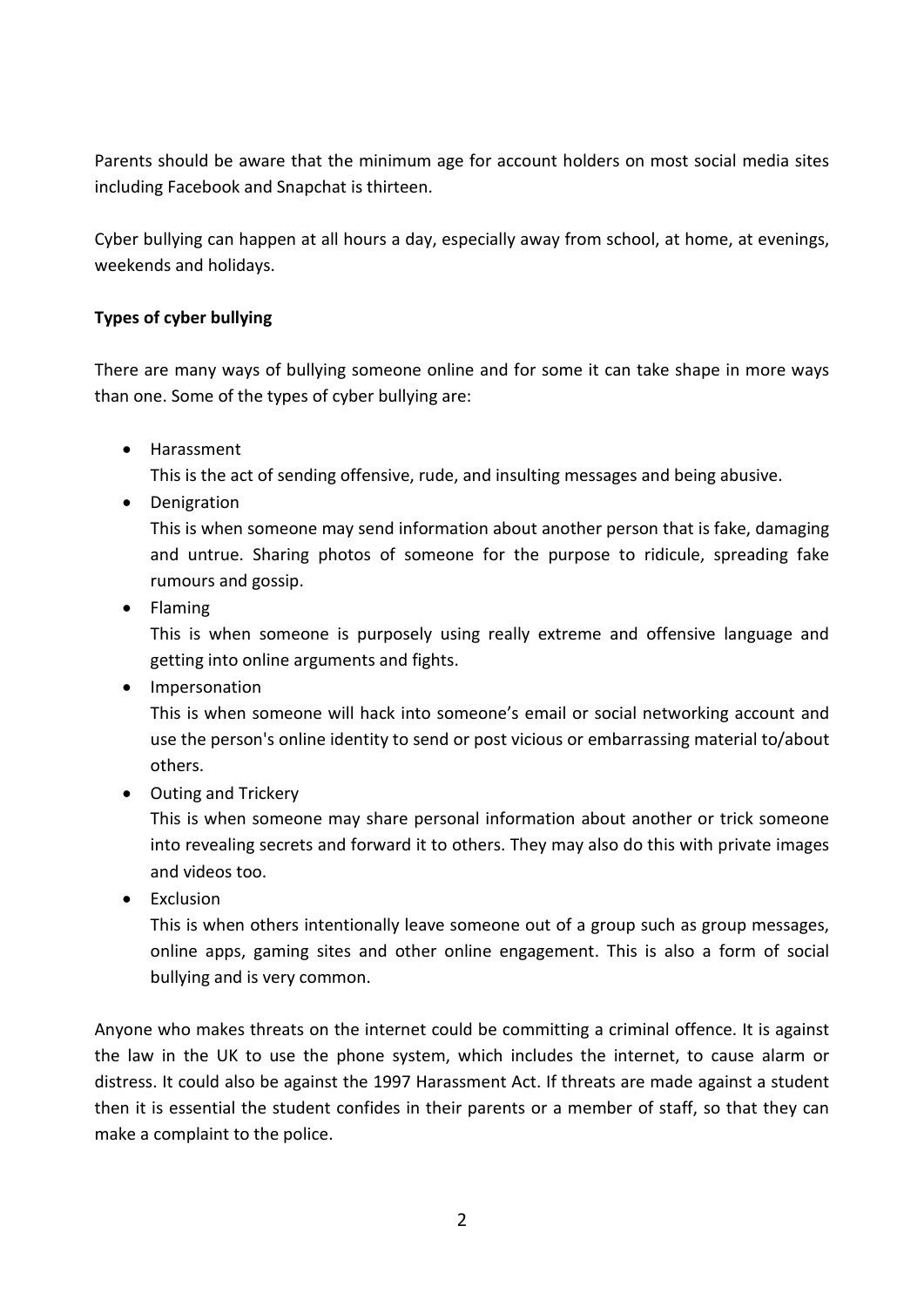#### **Where bullying can occur:**

- Classroom
- Elsewhere in the school e.g. toilets
- Playground
- To and from school
- After school clubs

## **How can the school find out if bullying is happening:**

- Listening to students
- Reports from parents
- Reports from community
- Observations by adults in school
- Year assemblies and circle time

## **Recognising the Symptoms**

Students may:

- be frightened of walking to or from school
- be unwilling to go to school
- have clothes or books damaged
- become withdrawn, start stammering
- become distressed, stop eating
- cry themselves to sleep
- have nightmares and even call out, 'Leave me alone!'
- have unexplained bruises, scratches, cuts
- have their possessions go 'missing'
- ask for money or begin stealing money (to pay the bully)
- continually 'lose' their pocket money
- refuse to say what is wrong
- give improbable excuses to explain any of the above
- attempt suicide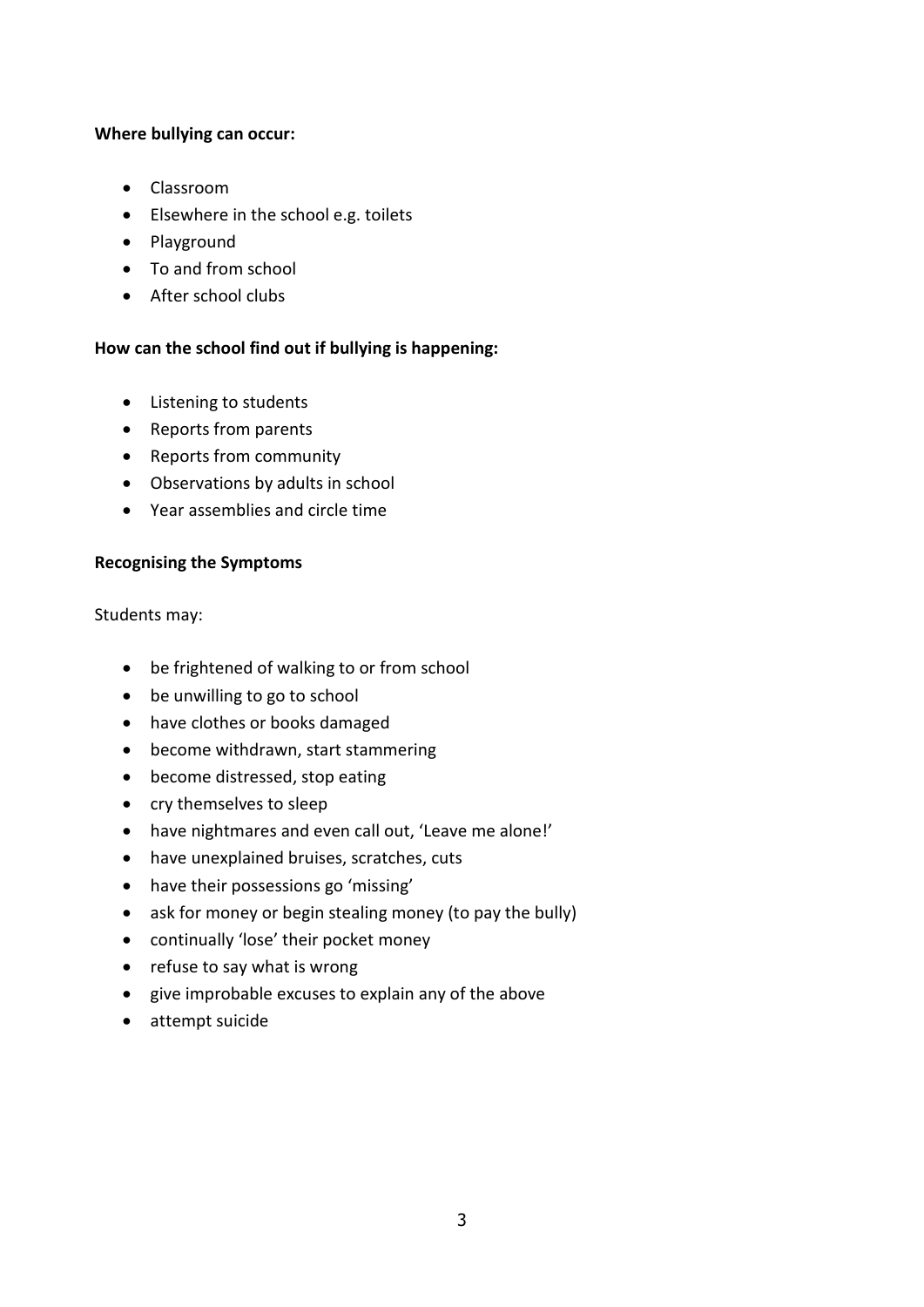## **The Policy in Action**

## *Staff Action*

Staff will always be sensitive to the possibility of bullying and be ready to talk to any student who wants to speak to them confidentially.

Some students may be more vulnerable than others. It is important that we are sensitive to students who because of their behaviours or circumstances may be vulnerable. Deteriorating attendance, poor punctuality, lack of progress and diminishing achievement can be indicators that the students is vulnerable in some way and susceptible to  $-$  or suffering already from  $$ bullying.

Students being bullied may also demonstrate emotional and behavioural problems, physical problems such as headaches and stomach pains, or signs of depression. Bullying is a deeply damaging activity, for both the person being bullied and the person conducting the bullying, and its legacy can follow young people into adulthood.

Early identification of students at risk can help us enable them to develop more effective strategies for responding to and preventing incidents. Induction meetings and other processes can be used to help identify specific needs or likely concerns so these can be taken into account when we develop their anti-bullying strategies.

Some bullying behaviour by students is linked to deeper issues. As should be the case when responding to those who are bullied, understanding the emotional health and wellbeing of these students is key to selecting the right strategies and to engaging the right external support where needed (for example, in relation to issues of domestic violence or safeguarding issues). Bullying records must be completed and maintained by the Headteacher. All staff refer bullying issues to the Head teacher.

## *Parental Action*

If parents suspect that their daughter is being bullied, they should contact the Form Tutor for initial, confidential discussion. In cases of cyber bullying it may also be appropriate to inform the police.

#### *Student Action*

If students consider they are, or another student is, being bullied then they should tell their Form Tutor immediately if they are worried. They can also do this indirectly via a friend, parents/family or any trusted adult in school.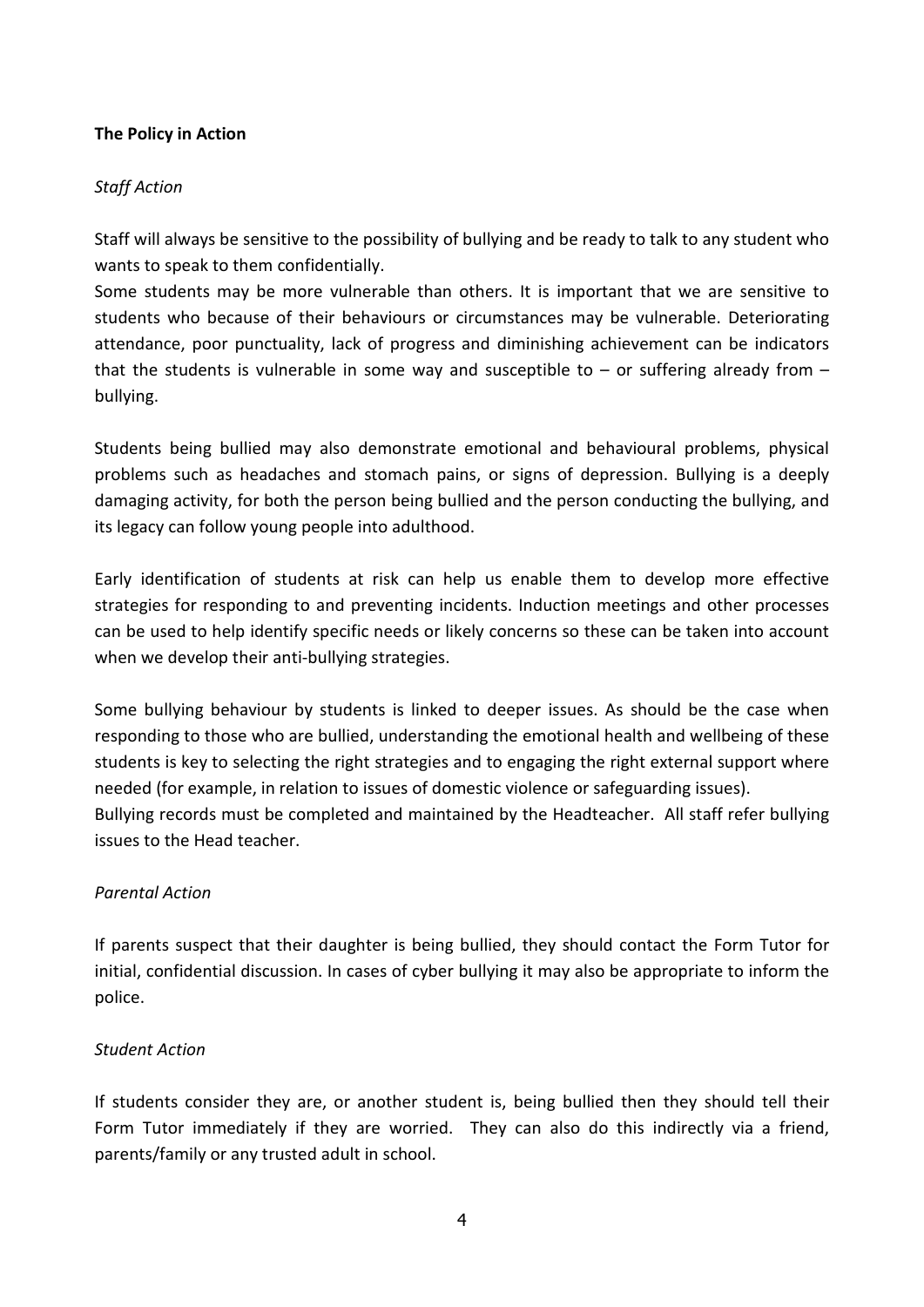## **Anti-Bullying Strategies**

The school uses a range of methods, including mediation, restorative justice, and the no- blame approach.

 $\triangleright$  Counselling/mediation between those involved The pupils involved are encouraged to talk issues over with the aid of a mediator and find a way forward to end the cycle of bullying and complaints.

## $\triangleright$  Restorative justice

The person affected is given an opportunity to meet with the bully face to face in a safe and supervised setting and talk through the impact that the bullying has had, or is having, on them. Restorative justice is designed to empower the persons affected and to help the perpetrators understand the human consequences of their behaviour.

 $\triangleright$  The no-blame or support group method

In this method, the person affected, or target, of the bullying is interviewed. A teacher will then hold a meeting with a group of students including the bullies, those who may have seen the incidents and others who are not directly involved. The teacher explains to the group how the person affected is feeling and the group then offers suggestions to find a solution.

Removing blame from the process allows the perpetrators to involve themselves in finding a solution without feeling threatened or defensive. Those who were bystanders are given a chance to see that by doing nothing, they were condoning the bullying.

See Appendix 1 - Procedure for interviewing alleged Bully and Person affected.

## **Intervention strategies**

- Anti- Bullying Notice Board
- Posters around school showing students what to do if they are being or witness bullying
- PSHE Lessons
- Anti-Bullying Week
- Assemblies
- Staff CPD Sessions
- Anti-Bullying Officer (currently the head teacher until the school expands and this role is allocated to someone else) available to speak to
- Prefects/Peer Mentors (who will eventually be appointed from years above once the School expands over the years) as peer support and help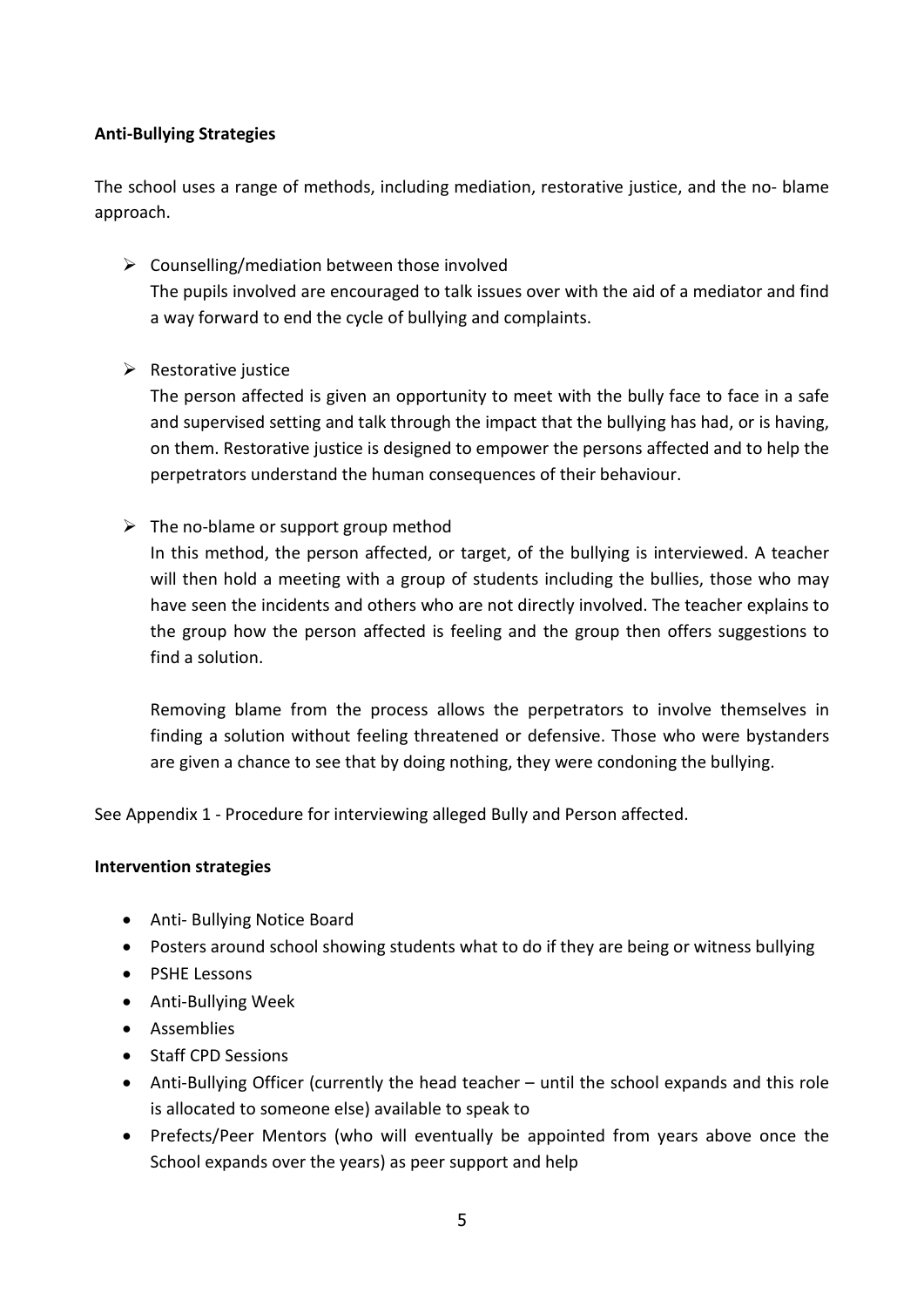## **Curriculum organisation and management co-ordination**

The Anti-bullying policy will be co-ordinated by the Headteacher who will liaise with both teaching and non-teaching staff.

#### *Delivery*

- As part of the PSHE element of the curriculum
- By dealing with specific issues as they are relevant
- Through story, drama and visual aids (in PSHE lessons and assemblies)
- Assemblies, Islamic study circles and school council.

## *Staff training*

The headteacher is responsible for organising staff training to support the implementation of this policy.

#### *Monitoring and Evaluation*

Long and medium term planning will be reviewed by Head Teacher.

## *Specific issues working with parents*

The school firmly believes in a partnership with parents in order to deal effectively with cases of bullying and to 're-educate' the bullies whilst supporting the recipient of the bullying.

## *Confidentiality*

This will be maintained where appropriate.

## *Equal Opportunities*

The Anti – bullying policy follows the guidelines laid down in our Equality policy and the Equality Act of 2010 (amended 2014), Behaviour policy and Safeguarding polices (1-4)